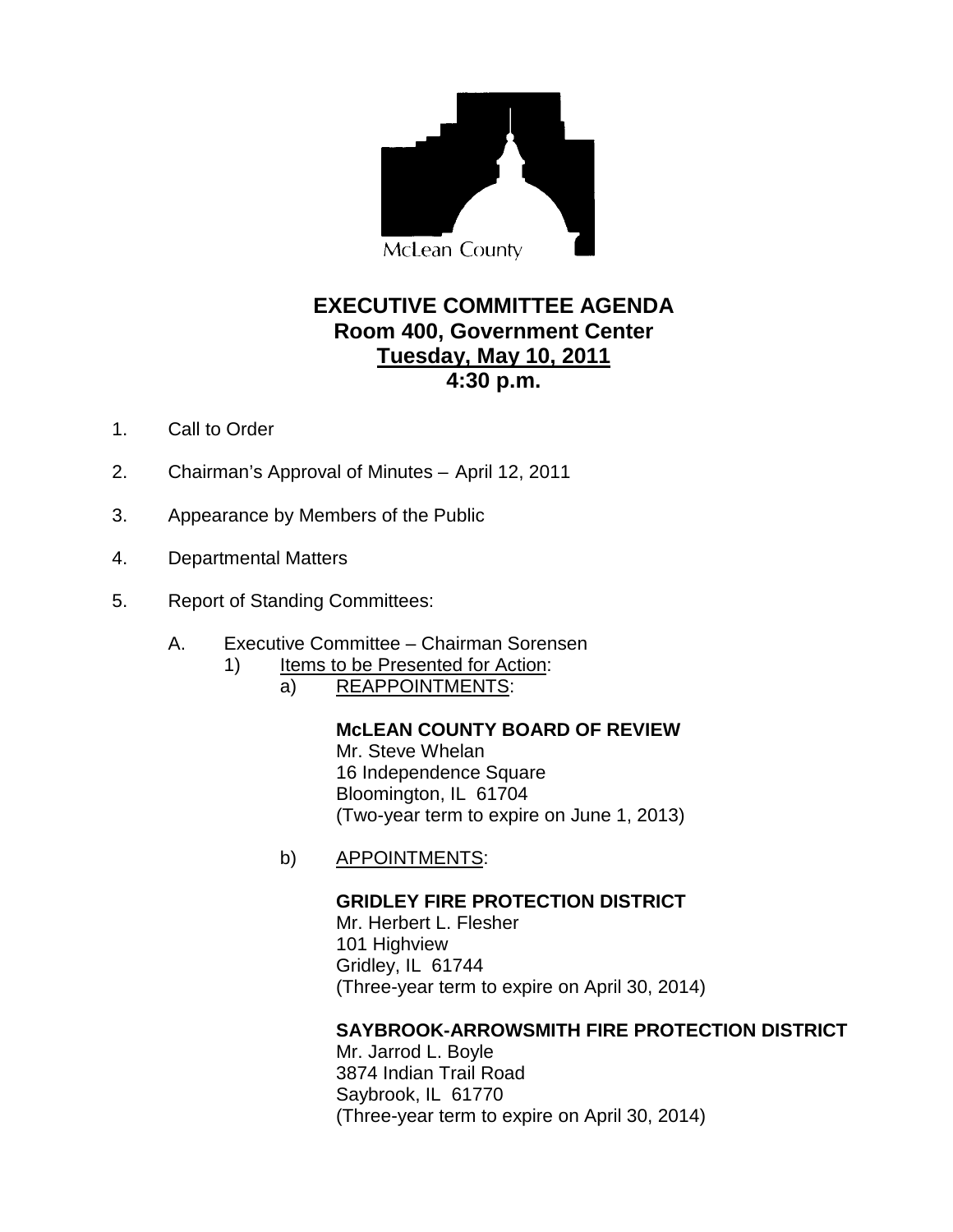c) RESIGNATIONS:

## **SAYBROOK-ARROWSMITH FIRE PROTECTION DISTRICT**

Mr. Paul Butler 279 S. Harper, PO Box 244 Saybrook, IL 61770

- 2) Items to be Presented to the Board:
	- a) General Report
	- b) Other

### B. Justice Committee – Chairman Rackauskas

- 1) Items to be Presented for Action:
	- a) Request Approval of the Radio Support Program Monetary Pass-Through Grant – Sheriff's Department 1-29
- 2) Items to be Presented to the Board:
	- a) General Report
	- b) Other
- C. Land Use and Development Committee Chairman Gordon
	- 1) Items to be Presented to the Board:
		- a) Request Approval in case S-11-02 for a Waiver of Preliminary Plan Requirements and a one lot Final Subdivision plat for the Foster's Subdivision which is located in Towanda Township at 18567 N 2150 East Road, Towanda, IL 61776 which is immediately east of 2150 East Road approximately ½ mile south of 1900 North Road
		- b) General Report
		- c) Other
- D. Property Committee Chairman Bostic
	- 1) Items to be Presented to the Board:
		- a) General Report
		- b) Other
- E. Transportation Committee Chairman Hoselton
	- 1) Items to be Presented to the Board:
		- a) Request Approval of Resolution and Bid Tab for County Letting April 26, 2011
		- b) General Report
		- c) Other

F. Finance Committee – Chairman Owens

- 1) Items to be Presented for Action:
	- a) Request Approval of the McLean County Board Amending the 2011 Combined Appropriation and Budget Ordinance for Fund 0102 – Health Department 30-31